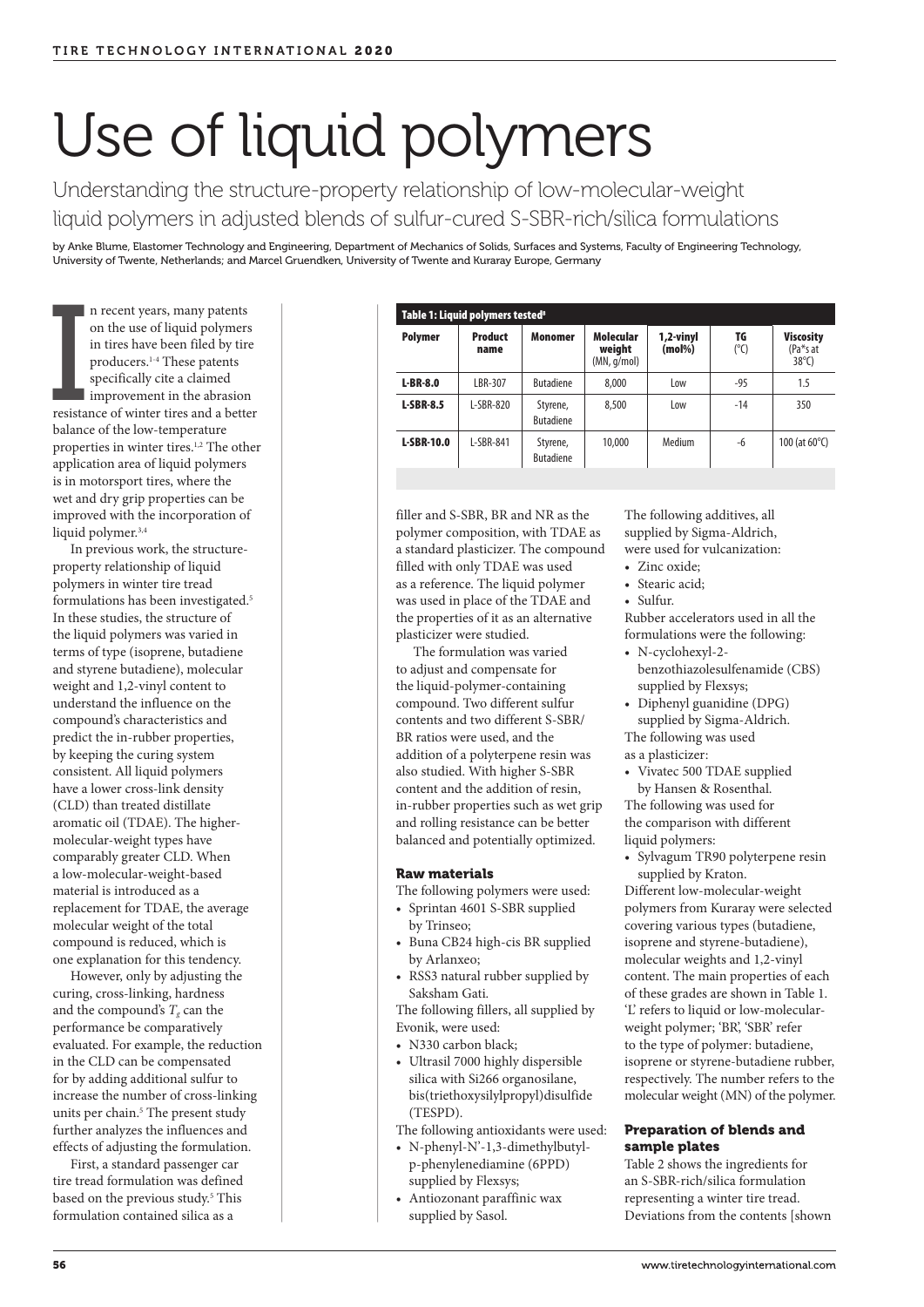| TIRE TECHNOLOGY INTERNATIONAL 2020 |  |  |
|------------------------------------|--|--|
|------------------------------------|--|--|

| Table 2: Reference compound details |                    |  |  |  |
|-------------------------------------|--------------------|--|--|--|
| <b>Formulation</b>                  | Concentration      |  |  |  |
| S-SBR                               | 65                 |  |  |  |
| <b>BR</b>                           | 25                 |  |  |  |
| <b>NR</b>                           | 10                 |  |  |  |
| <b>Silica</b>                       | 80                 |  |  |  |
| <b>Carbon clack</b>                 | 20                 |  |  |  |
| <b>TESPD</b>                        | 6                  |  |  |  |
| <b>TDAE or liquid polymer</b>       | 25                 |  |  |  |
| <b>Zinc Oxide</b>                   | 3                  |  |  |  |
| <b>Additives</b>                    | 1.5 (6PPD)         |  |  |  |
|                                     | 1.7 (Stearic acid) |  |  |  |
|                                     | $1.5$ (Wax)        |  |  |  |
| Sulfur                              | 1.4                |  |  |  |
| <b>Accelerator</b>                  | $1.7$ (CBS)        |  |  |  |
|                                     | 2.0 (DPG)          |  |  |  |

in Table 2] are indicated in the name and legends as follows: L-BR-8.0\_Su-1.7 = 1.7phr sulfur content, L-BR-8.0\_S-SBR-75 = 75phr of S-SBR with a corresponding reduction of BR to 15phr. L-BR-8.0\_PT-10 = 10phr polyterpene resin with a corresponding reduction of the L-BR-8.0 to 15phr.

The compounds were mixed in three stages. The first two steps were executed in a Brabender internal mixer with a chamber size of 350ml. Fill factor was set to 70%.

The steps for the first mixing stage were as follows:

• Polymer added;

- After one minute of mixing, 50% of the carbon black, silica and silane (both only for the S-SBR-rich formulation) and TDAE or low-molecular-weight polymer were added;
- After three minutes 20 seconds the remaining 50% of silica



**Figure 1:** CLD vs maximum torque of the silica/S-SBR compounds was added (only for the S-SBRrich formulation);

• At 6 minutes 20 seconds, the zinc oxide, stearic acid, wax and 6PPD were added, and discharged at 7 minutes 20 seconds.

The initial temperature of the mixer was set to 50°C. The target temperature for the compound at the end of the mixing cycle was 140°C to ensure silanization with the silane coupling agent.

The second mixing stage involved homogenization and silanization of the compound, 16 hours after the first mixing stage.

After each mixing stage the compound was sheeted out on a two-roll mill.

The third mixing stage was carried out on the same two-roll mill. The amount of accelerators and sulfur was recalculated according to the mass of the compound after the second mixing stage.

The compounds were cured in a Wickert laboratory press at 160°C and 100 bar, according to the optimal vulcanization time (t<sub>90</sub>) of each compound. The cured specimens were cut to measure 100 x 100mm, and 2mm in thickness.

The liquid polymer was used to replace the TDAE as an alternative plasticizer to study its influence on the in-rubber properties.

## Evaluation

The compound's curing kinetics were determined with an Alpha Instruments RPA 2000 dynamic mechanical rheological tester. The increase in torque at 160°C and 0.5% strain was measured over a period of 20 minutes. The frequency was applied at  $1.667$  Hz. The t<sub>90</sub> of the compounds was determined. The tensile properties of the cured compounds were determined using a Zwick Z020 tensile tester according to ISO 37. The Shore A hardness was measured using a Zwick hardness tester according to ASTM D2240.

The dynamic measurements of the cured compounds were carried out using a DMA2000 dynamic spectrometer. For storage (E') and loss modulus (E'') as a function of temperature, measurements were performed between -80°C and +80°C with a heating rate of 2°C/min at a dynamic strain of 0.1%, static strain of 1% and a frequency of 10Hz. The tan  $\delta$  was taken as an indicator for the abrasion resistance (tan *б* at  $\frac{1}{2}$  $W$ , sulfur content to  $\mathbf{R}$  in  $\mathbf{R}$ 

-50°C), wet grip performance (tan *б* at 0°C) and rolling resistance (tan *б* at 70°C), in the knowledge that only the prediction of the rolling resistance seems to be reliable.

The CLD was determined by a swelling test. To remove low molecular-weight soluble substances (for example, residues, decomposition products, fatty acids and antioxidants) prior to the swelling, the samples were extracted with acetone and subsequently immersed in tetrahydrofuran, for three days in each solvent, following three days drying in a vacuum oven. Then samples of approximately 0.4g were swollen to equilibrium in toluene for seven days at ambient temperatures. After that, the samples were dried to constant weight for three days at 50°C in a vacuum oven. The CLD was measured according to the Flory-Rehner equation:<sup>10</sup>

$$
\nu = -\frac{\ln(1-V_r) + V_r + xV_r^2}{V_0 \left(V_r^{\frac{1}{3}} - \frac{2V_r}{f}\right)}
$$

of each v is the CLD per unit volume (mol/  $\frac{1}{x}$  or  $\frac{1}{x}$  the rubber in a swollen sample. *V*<sub>0</sub> is the solvent molar volume (*in* the was used to case of toluene =  $106.9 \text{cm}^3/\text{mol}$ , *f* is  $\int$ nfluence on  $\int$  4, assumption for the formation of tetra-functional cross-links) and  $\chi$  is the morphology is the morphology is the morphology is the morphology is the morphology is the morphology is the morphology is the morphology is the morphology is the morphology i the Flory-Huggins polymer-solvent  $R$ s kinetics toluene system,  $\chi$  is 0.378, as reported of are in Alpha by George et al.<sup>9</sup> The SBR/toluene dynamic system was selected due to the high tester. The component of SBR in the formulation.<br>0°C and The morphology is thus dominated  $\text{red over a}$  by the S-SBR and the interpretation he frequency mostly considers this fact. cm<sup>3</sup>).  $V_r$  is the volume fraction of the functionality of the polymer  $(f =$ interaction parameter. For an SBR/ content of SBR in the formulation.

ster according compositions are introduced, the k hardness be corrected according to Kraus.<sup>10</sup> 'M D2240. However, due to the fact that the filler rements of content and the filler system are the densities the light polymer blends. The fact that the fact that the fact that the fact that the fact that the fact that the fact that the fact that the fact that the fact that the fact that the fact that the fact that the ge (E') and the Kraus correction. Similar effects iunction of our can be assumed in all samples. The nents were Kraus correction can be neglected for The abovementioned Flory-Rehner equation is only valid for non-filled systems. For systems with fillers, especially when different filler volume fraction of the filler should same for all compositions, the crossthe comparison within this study.

#### Results

an indicator maximum torques of the L-BR-8.0 nce (tan  $\delta$  at and the different adjustments of the Figure 1 shows the CLD and